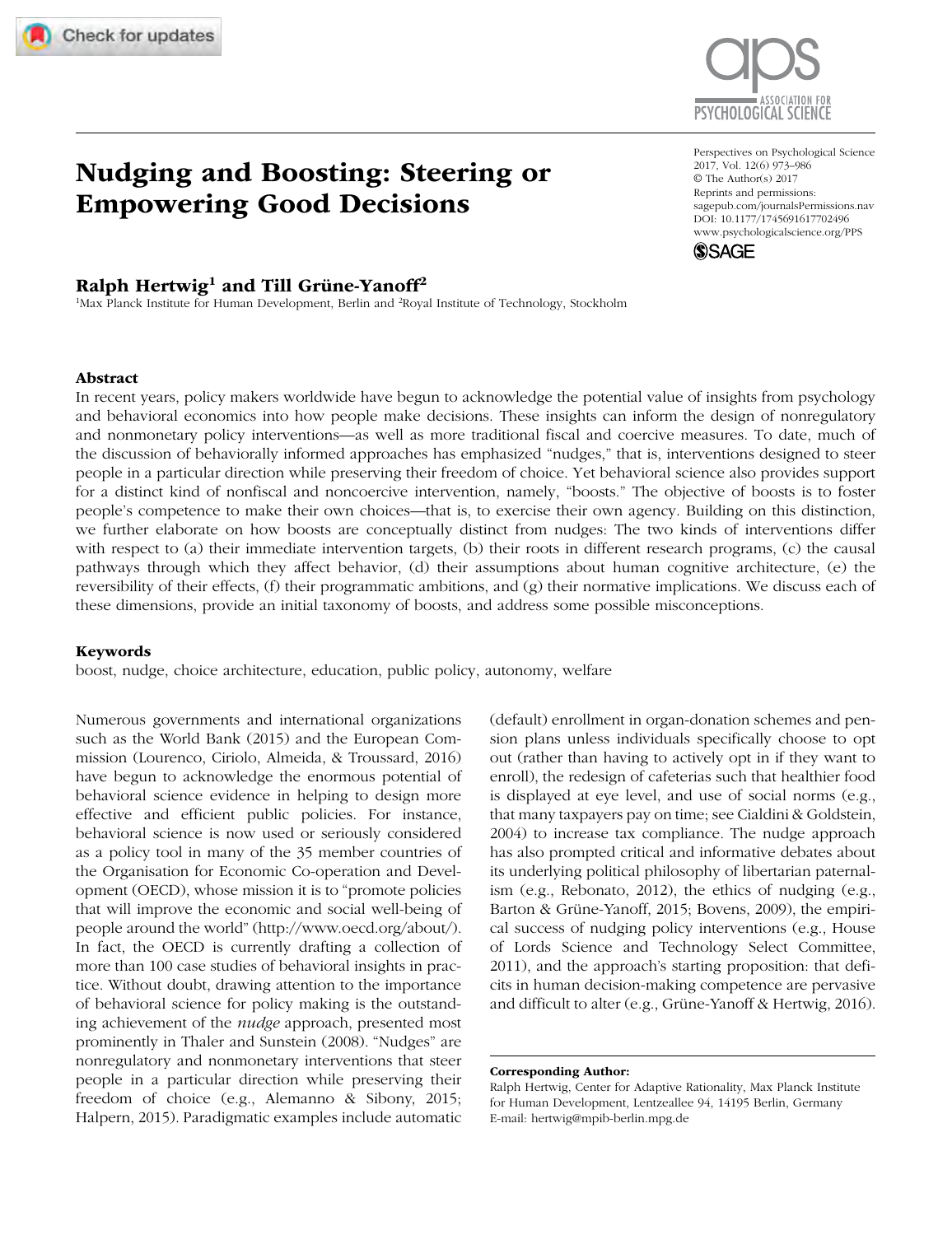| Dimension                                          | Nudging                                                                                                          | <b>Boosting</b>                                                                                        |
|----------------------------------------------------|------------------------------------------------------------------------------------------------------------------|--------------------------------------------------------------------------------------------------------|
| Intervention target                                | Behavior                                                                                                         | Competences                                                                                            |
| Roots in research<br>programs and evidence         | Show decision maker as systematically<br>imperfect and subject to cognitive and<br>motivational deficiencies     | Acknowledge bounds but identify human<br>competences and ways to foster them                           |
| Causal pathways                                    | Harness cognitive and motivational<br>deficiencies in tandem with changes in<br>the external choice architecture | Foster competences through changes in<br>skills, knowledge, decision tools, or external<br>environment |
| Assumptions about<br>cognitive architecture        | Dual-system architecture                                                                                         | Cognitive architectures are malleable                                                                  |
| Empirical distinction<br>criterion (reversibility) | Once intervention is removed, behavior<br>reverts to preintervention state                                       | Implied effects should persist once (successful)<br>intervention is removed                            |
| Programmatic ambition                              | Correct momentous mistakes in specific<br>contexts—"local repair"                                                | Equip individuals with domain-specific or<br>generalizable competences                                 |
| Normative implications                             | Might violate autonomy and transparency                                                                          | Necessarily transparent and require cooperation-<br>an offer that may or may not be accepted           |

Table 1. Seven Dimensions on Which the Nudging (Non-educative) and Boosting (Long-Term) Approaches to Public Policy Can Be Distinguished

The current interest in behavioral science within governments, owed to the enormous impact of the nudge approach, offers psychology a new channel for informing and influencing public policy (Teachman, Norton, & Spellman, 2015). Yet, we believe it would be a mistake to equate all public policy making informed by behavioral science evidence with nudging or to assume that all such evidence ultimately points to nudge interventions. We suggest that the scientific study of human behavior also provides support for a decidedly distinct kind of intervention, namely, *boosts* (Grüne-Yanoff & Hertwig, 2016). The objective of boosts is to improve people's competence to make their own choices. The focus of boosting is on interventions that make it easier for people to exercise their own agency by fostering existing competences or instilling new ones. Examples include the ability to understand statistical health information, the ability to make financial decisions on the basis of simple accounting rules, and the strategic use of automatic processes (we return to these examples later).

In this article, we distinguish between nudges and boosts on seven dimensions, summarized in Table 1. Not all of these dimensions are independent of each other but we believe that they are sufficiently important to merit separate discussion. Our text is structured largely along these seven dimensions. After discussing the differences between nudges and boosts with respect to their immediate intervention targets (i.e., behavior vs. competences), their roots in different research programs, and the causal pathways through which they affect behavior, we provide an initial taxonomy of boosts. We then continue to discuss the differences between nudging and boosting with respect to their assumptions about the human cognitive architecture, the reversibility of their effects, their programmatic ambitions, and their normative implications. We conclude by addressing some of the misconceptions about boosts that we have encountered in recent discussions and the literature.

# A Plurality of Views on How Real People Reason and Decide

We begin by reviewing the plurality of views within the behavioral sciences on how and how well people make decisions. Our review is brief and theoretical rather than empirical and exhaustive. The goal is to illustrate the surprising range of views on the nature of human decision making and to show that the rich behavioral evidence available is indeed consistent with more than just nudging. We begin with the view on which nudging rests.

Nudging's starting point is a drastically different view of the real-world decision maker from that of the stylized, hyperrational *Homo economicus* or the Olympian model of rationality, which, according to Simon (1990), "serves, perhaps, as a model of the mind of God, but certainly not as a model of the mind of man" (p. 34). Thaler and Sunstein (2008) put it this way: "If you look at economics textbooks, you will learn that homo economicus can think like Albert Einstein, store as much memory as IBM's Big Blue, and exercise the willpower of Mahatma Gandhi" (p. 6). Yet real and boundedly rational people not only lack these heroic qualities, so the nudge approach argues, but they are fallible, inconsistent, ill-informed, unrealistically optimistic, and myopic, and they suffer from inertia and self-control problems (Sunstein, 2014; Thaler & Sunstein, 2008; see also Halpern, 2015).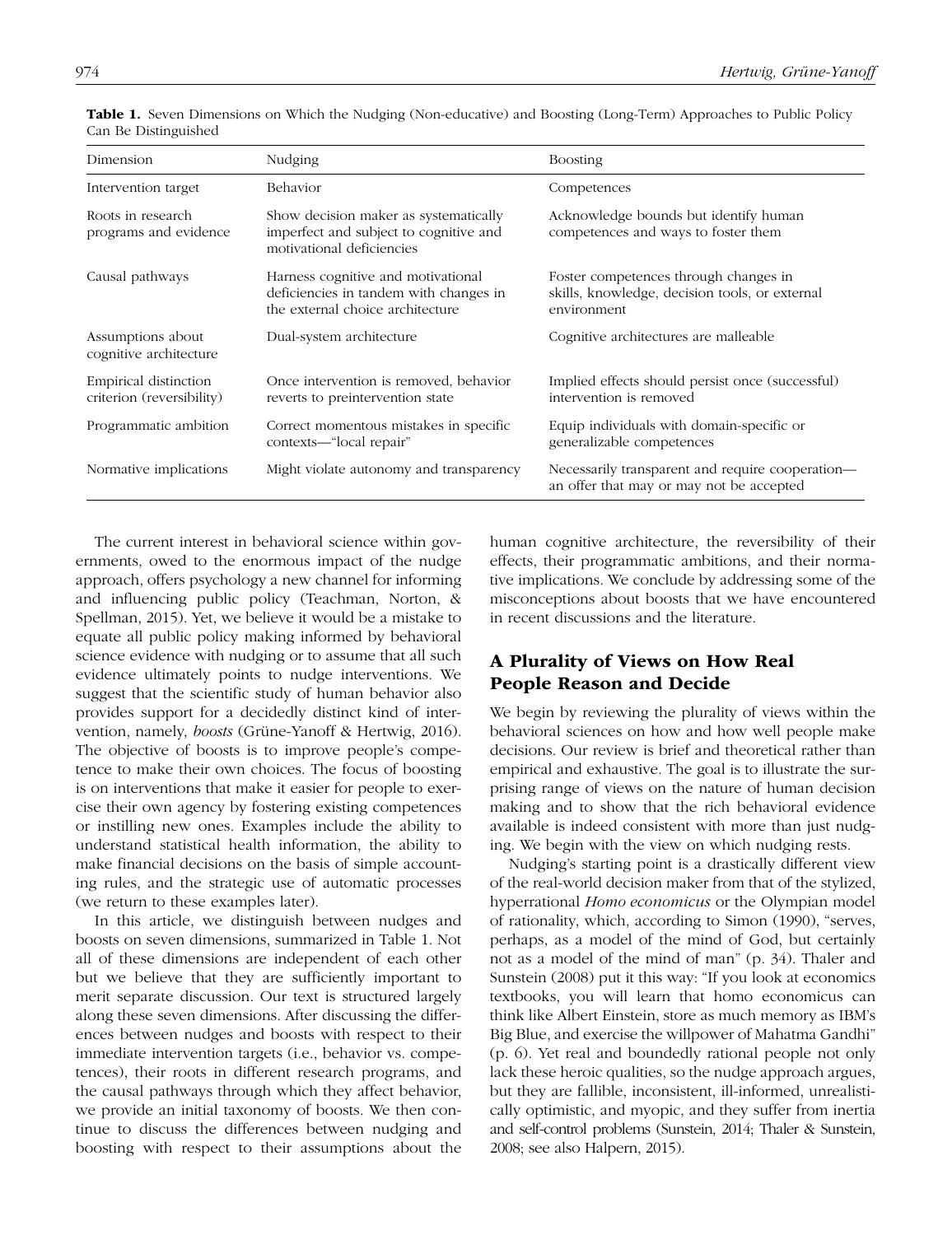This dismal portrayal of people's decision-making competence has its roots in the *heuristics-and-biases program* (e.g., Kahneman, 2003, 2011; Kahneman, Slovic, & Tversky, 1982). This program has—over more than four decades—cataloged a large set of "cognitive illusions," that is, systematic violations of norms of reasoning and decision making (e.g., logic, probability theory, axioms of rational choice models). The underlying idea is that humans, as a consequence of their inherent cognitive limitations, are unable to perform rational calculations and instead rely on heuristics. These heuristics are "highly economical and usually effective, but they lead to systematic and predictable errors" (Tversky & Kahneman, 1974, p. 1124). The cumulative weight of these errors has thus "raised serious questions about the rationality of many judgments and decisions that people make" (Thaler & Sunstein, 2008, p. 7) and necessitates as well as enables a new approach to public policy.

The innovative core of nudging is the insight that policy makers can harness individuals' cognitive and motivational deficiencies rather than having to yield to them as insurmountable obstacles to good decisions and welfare. By enlisting these deficiencies, policy makers can steer (nudge) individuals' behavior toward behaviors that are consistent with their ultimate goals or preferences—and that result in better outcomes than would otherwise be obtained (Rebonato, 2012; Thaler & Sunstein, 2008). Take, for illustration, defaults as one paradigmatic nudge. Default rules establish what will automatically happen if a person does nothing—and "nothing is what many people will do" (Sunstein, 2014, p. 9). Betting on this inertia, a policy maker can put in place a default that brings people closer to a desired behavioral outcome (Beshears, Choi, Laibson, & Madrian, 2010). For example, automatic enrollment in employer-sponsored savings plans increases employees' retirement income. Because people tend to stay with the default option, automatic enrollment raises participation rates in retirement savings plans (but not necessarily contribution rates; see Butrica & Karamcheva, 2015).

Although undoubtedly influential, the heuristics-andbiases program is not the only view about human decision makers and their competence, nor has its conclusions remained unquestioned. What some perceived as "the message that man is a 'cognitive cripple'" (Edwards, 1983, p. 508) was by no means unanimously endorsed—as illustrated by one early conceptual criticism of the heuristics-and-biases program that far preceded the more contentious discussions of the 1990s (e.g., Gigerenzer, 1996; Kahneman & Tversky, 1996):

In the research literature [on heuristics and biases], subjects are almost never given feedback about the logical implications of their judgements, never shown their inconsistencies and invited to resolve them, rarely asked for redundant judgements so that inconsistency can be utilised as part of the assessment process, and almost never asked to make judgements in a group setting. . . . It is perfectly possible that many people, given the right tasks in the right circumstances, could make precise, reliable, accurate assessments of probability. (Phillips, 1983, p. 536)

Phillips argued that "research on heuristics and biases has become a psychology of first impressions" (p. 538) and that there is more to human decision making and problem solving than this first response. Indeed, let us briefly consider five other research programs also concerned with human decision making and problem solving that suggest different views and conclusions. Preceding the heuristics-and-biases program, a research program often referred to as *man as an intuitive statistician* (Peterson & Beach, 1967) reached a very different conclusion on how people make decisions. Reviewing studies conducted in the 1950s and 1960s that, like the heuristics-and-biases program, used probability and statistics as a benchmark against which people's intuitive statistical inferences and predictions (e.g., about proportions, means, variances, and sample sizes) were evaluated, Peterson and Beach (1967) concluded that "the normative model provides a good first approximation for a psychological theory of inference" (p. 42). Although this view of intuitive inference and prediction did not deny the existence of discrepancies between norm and intuition (e.g., probability updating being too conservative), the premise was that people "cannot help but to gamble in an ecology that is of essence only partly accessible to their foresight" and that the individual "gambles well" (Brunswik, cited in Peterson & Beach, 1967, p. 29).

Since the mid-1980s, a research program with roots in social psychology has been concerned with the dynamics of social influence and persuasion (see, e.g., Cialdini, 2001; Cialdini & Goldstein, 2004; Sherman, Gawronski, & Trope, 2014). This research shares with the heuristics-and-biases program the assumption that people are "cognitive misers" who, owing to their limited mental processing resources, aim to save time and effort when navigating the social world (Fiske & Taylor, 1991). Yet, and this is crucial, even cognitive misers can be motivated and enabled to allocate more cognitive resources and to engage more extensively with arguments. Take, for illustration, two influential models of persuasion: the heuristic-systematic model (Chaiken, 1987) and the elaboration-likelihood model (Petty & Cacioppo, 1986). In the former, an argument is processed *systematically* or *heuristically*; in the latter, information processing takes either the *central* or the *peripheral* processing route. Simply put, the models' core notion is that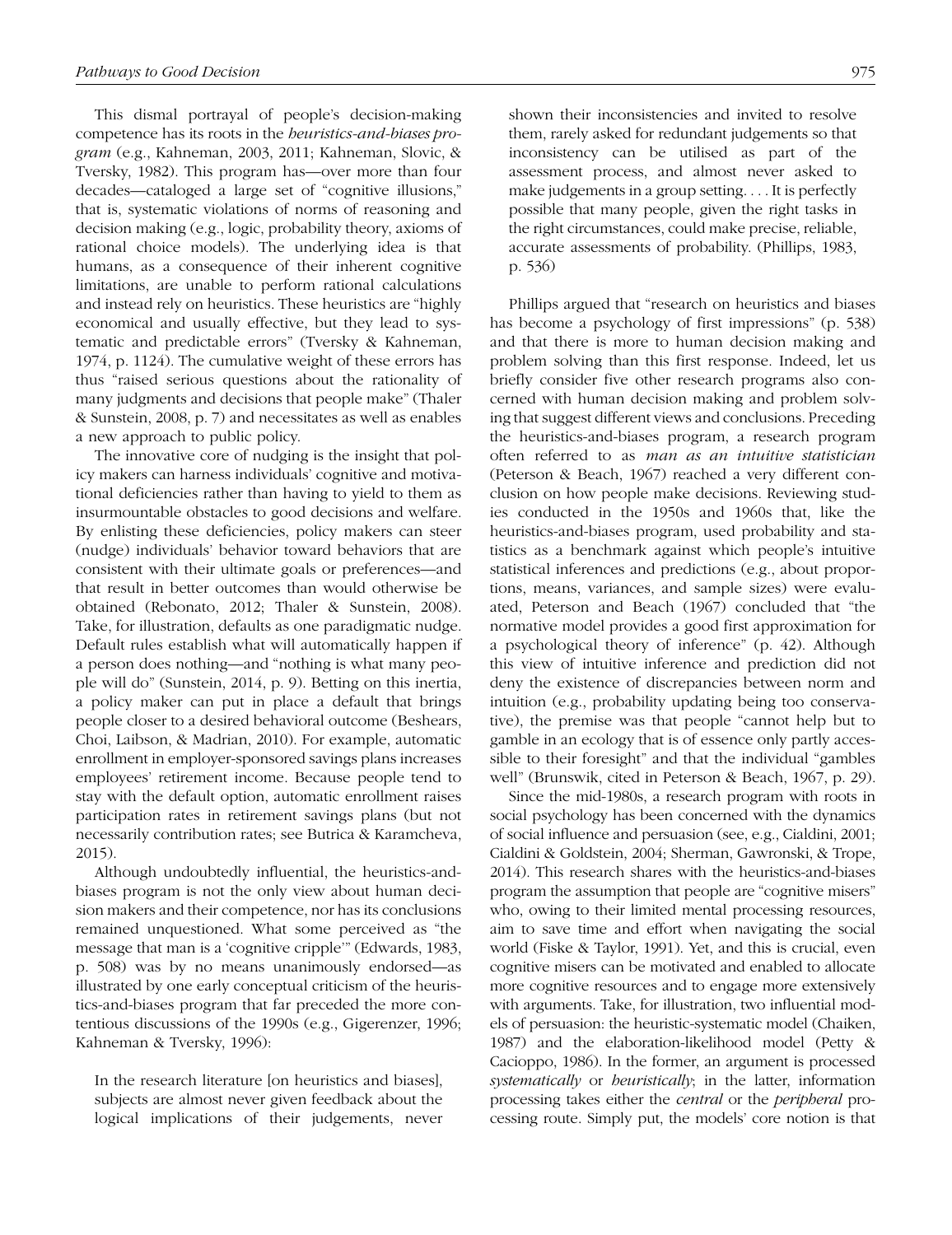the quality of an argument will be systematically processed (central route) only if it has high relevance or if the listener is highly motivated. If, in contrast, listeners are on "autopilot" and do not devote mental capacities to systematically poring over arguments (see Booth-Butterfield & Welbourne, 2002; Todorov, Chaiken, & Henderson, 2002), their attitudes will be shaped by peripheral cues (e.g., the expertise of an argument's source rather than its quality).

Originating in the late 1980s, the research program on *naturalistic decision making* (Klein, 1999; Lipshitz, Klein, Orasanu, & Salas, 2001) has studied how people make decisions in complex, high-stakes, real-world settings such as firefighting, nursing, and commercial aviation. This program started from the premise that norms of rational choice are not suitable for the typically ill-defined and challenging tasks encountered by, for instance, fireground commanders, in which conditions of uncertainty and time pressure preclude any effort to generate and comprehensively evaluate sets of options and then pick the best one. Instead,

when people need to make a decision they can quickly match the situation to the patterns they have learned. If they find a clear match, they can carry out the most typical course of action. In that way, people can successfully make extremely rapid decisions. The RPD [recognition-primed decisionmaking] model explains how people can make good decisions without comparing options. (Klein, 2008, p. 457)

This research program has been committed to revealing the mechanisms behind the often impressive performance of experts, without denying that failures may occur (see also the joint article by Kahneman & Klein, 2009).

Another research program, initiated in the mid-1990s (and to which one of the present authors has contributed), has studied which *simple heuristics* (or fast-andfrugal heuristics) people use to make decisions and how good those decisions are. The starting premise of this program has been that individuals and organizations cannot help but rely on simple heuristics in conditions of uncertainty, lack of knowledge, and time pressure. Rather than conceptualizing heuristics as inherently error-prone, however, the program has provided evidence that less information, computation, and time—conditions embodied by heuristics—can help *improve* inferential and predictive accuracy (but may violate norms of coherence; see Arkes, Gigerenzer, & Hertwig, 2016). This program views the cognitive system as relying on an "adaptive toolbox" of simple strategies, with the key to good performance residing in the ability to select and match the mind's tools to the current social or nonsocial environment (ecological rationality; Gigerenzer, Hertwig, & Pachur, 2011; Gigerenzer, Todd, & ABC Research Group, 1999; Hertwig, Hoffrage, & ABC Research Group, 2013). Of course, heuristics may still fail (e.g., when applied in the wrong environment), but this approach emphasizes that—relative to resource-intensive and general-purpose normative strategies—heuristics can be surprisingly efficient and robust (Gigerenzer et al., 2011).

Most recently, an approach sometimes referred to as *Bayesian rationality* (Oaksford & Chater, 2009) or *the probabilistic mind* (Griffiths, Chater, Kemp, Perfors, & Tenenbaum, 2010) has suggested that many of the reasoning problems used in studies that have purportedly found irrational behaviors are in fact better understood as probabilistic problems. From this perspective, human rationality and higher-level cognition are best captured not by logic but by probability theory. Human thought thus conceptualized has been found to be "sensitive to subtle patterns of qualitative Bayesian, probabilistic reasoning" (Oaksford & Chater, 2009, p. 69).

To conclude, the goal of this short conceptual history of psychological theorizing and evidence on how people reason and make decisions was to demonstrate that the nudge approach's portrayal of the human decision maker as systematically imperfect is not the only legitimate conception. Several others exist, and their conclusions about human decision-making competences tend to be less disquieting. Our objective here is not to champion one idea over the other. Yet if behavioral science insights into how people make decisions are to inform public policy, it is vital to acknowledge the existence of different views and findings particularly as these different approaches may suggest different types of policy interventions, including measures that foster existing competences or build new ones.

# Boosts and Nudges: Definitions and Causal Pathways to Behavior

Thaler and Sunstein (2008) defined a nudge as "any aspect of the choice architecture that alters people's behavior in a predictable way without forbidding any options or significantly changing their economic incentives" and where this intervention is "easy and cheap to avoid" (p. 6). Nudging thus defined includes *all* behavioral policies that do not coerce people or substantially change their financial incentives *and* whose point of entry is the choice architecture—that is, the external context within which individuals make decisions. Within this extensive category, nudges often come in the form of either "non-educative" or "educative" nudges (Sunstein, 2016). We first focus on non-educative nudges—the innovative core of nudging and libertarian paternalism—and return to educative nudges later when discussing boosts aimed to improve performance in the short term.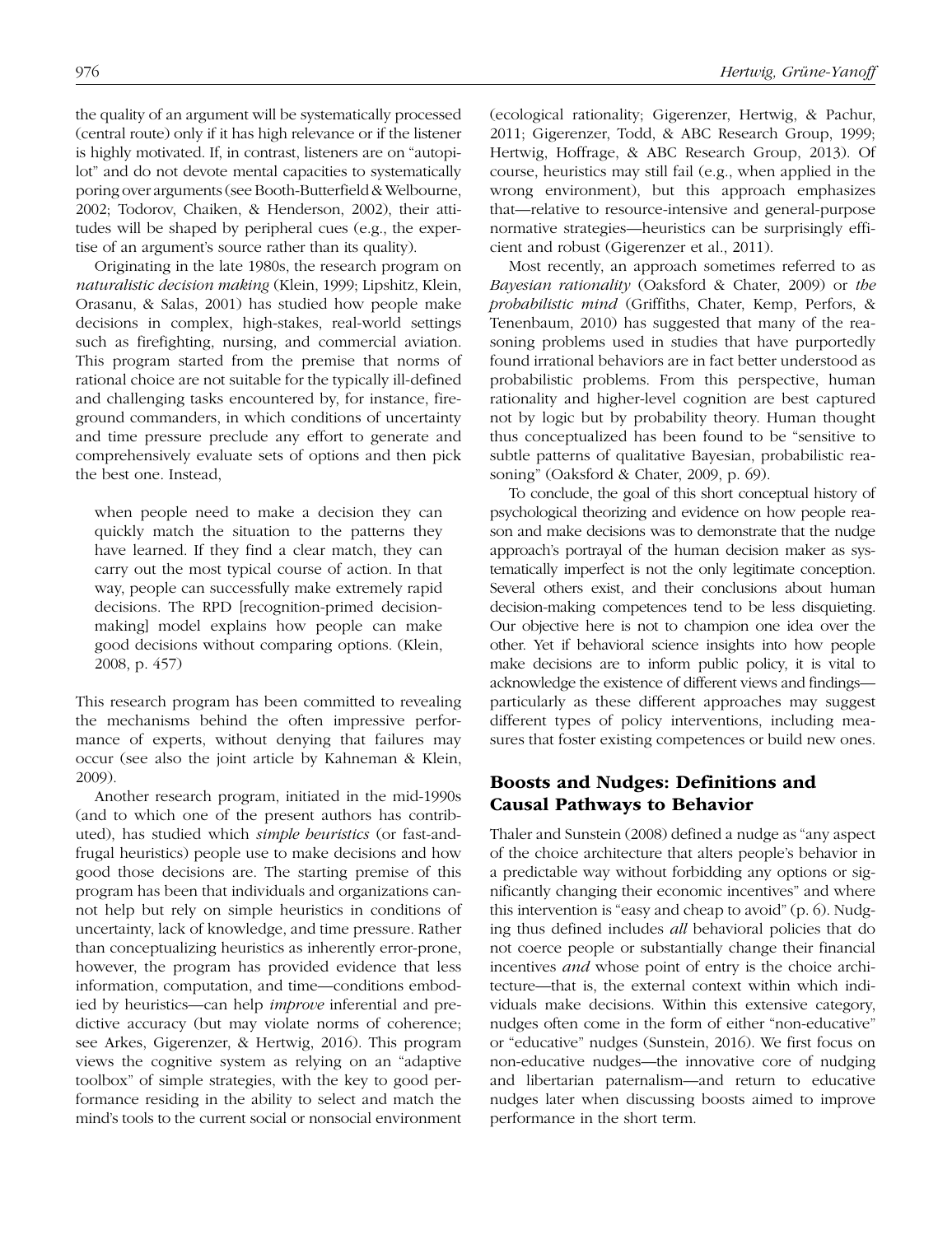The intervention target of non-educative nudges is behavior (Table 1). To causally steer behavior, non-educative nudges harness cognitive or motivational deficiencies (e.g., inertia, procrastination, loss aversion; see also Rebonato, 2012) and effect corresponding changes in the choice architecture to steer behavior in the desired direction. In so doing, policy makers do not target features over which people have explicit preferences (e.g., money, convenience, taste, status, etc.) but rather exogenous properties of the choice architecture that people typically claim not to care about (e.g., position in a list, default settings, formulation of semantically equivalent statements). Furthermore, the behavior change brought about has to be easily reversible, permitting the chooser to act otherwise. Because this easy reversibility preserves individuals' freedom of choice, this kind of paternalism has been described as "libertarian" in nature (Thaler & Sunstein, 2008).

Building on Grüne-Yanoff and Hertwig (2016), we define boosts as interventions that target competences rather than immediate behavior (Table 1). The targeted competences can be specific to a single domain (e.g., financial accounting; Drexler, Fischer, & Schoar, 2014) or generalize across domains (e.g., statistical literacy). A boost may enlist human cognition (e.g., decision strategies, procedural routines, motivational competences, strategic use of automatic processes), the environment (e.g., information representation or physical environment), or both. By fostering existing competences or developing new ones, boosts are designed to enable specific behaviors. Furthermore, they have the goal of preserving personal agency and enabling individuals to exercise that agency. Consequently, if people endorse the objectives of a boost—say, risk literacy, financial planning, healthy food choices, or implementing goals—they can choose to adopt it; if not, they can decline to engage with it. To this end, a boost's objective must be transparent to the boosted individual. People can then harness the new or "boosted" competence to make choices for themselves (e.g., whether to undergo a medical test or consume a particular food).

We distinguish two kinds of boosts. Some are *shortterm* boosts. They foster a competence, but the improvement in performance is limited to a specific context. Others are *long-term* boosts. Ideally, these permanently change the cognitive and behavioral repertoire by adding a new competence or enhancing an existing one, creating a "capital stock" (Sunstein, 2016, p. 32) that can be engaged at will and across situations.

To appreciate this distinction, consider psychologists' work on conditional probabilities, natural frequencies, and Bayesian inferences. $1$  In the 1970s and 1980s, researchers within the heuristics-and-biases program (Kahneman, 2011) concluded that people systematically neglect base

rates in Bayesian inference: "the genuineness, the robustness, and the generality of the base-rate fallacy are matters of established fact" (Bar-Hillel, 1980, p. 215). In the 1990s, others suggested that the mind's statistical reasoning processes evolved to operate on natural frequencies and that Bayesian computations are simpler to perform with natural frequencies than with probabilities (the information format used in the base-rate fallacy studies).<sup>2</sup> Consistent with this hypothesis, Gigerenzer and Hoffrage (1995) and Hoffrage, Lindsey, Hertwig, and Gigerenzer (2000) showed that statistics expressed in terms of natural frequencies improved students', patients', doctors', and lawyers' Bayesian inferences. This improvement was achieved not by explicit instruction, but by changing the information format in probabilistic reasoning problems from probabilities to natural frequencies. This boost was a short-term, context-specific fix, with no aspiration to improve Bayesian reasoning beyond the given set of problems.

A long-term boost of Bayesian reasoning, in contrast, could foster people's competence to actively translate any probabilities they encounter into frequencies and thereby simplify the Bayesian computations. Using a computerized tutorial program, Sedlmeier and Gigerenzer (2001) taught people to actively construct frequency from probability representations, and found this newly developed competence to be robust after 15 weeks, with no drop in performance.

Recently, Sunstein (2016) introduced the notion of educative nudges, citing reminders, warnings, and information such as nutrition labels as examples. In our view, educative nudges and short-term boosts largely overlap. Both represent local fixes to a given problem and require—in contrast to classic nudges, such as defaults a modicum of motivation and cognitive skill. Yet even local fixes, if they are to be successful, require psychological knowledge on the part of the booster. The mere provision of information is often not enough. Health statistics or nutritional information, for instance, bring no benefits if they are intransparent (e.g., reliant on conditional probabilities), overwhelming (like software license agreements), or misleading (e.g., expressed as relative risk information; Gigerenzer, Gaissmaier, Kurz-Milcke, Schwartz, & Woloshin, 2007).

The rest of this section will focus on the difference between non-educative nudges and long-term boosts. To illustrate, let us contrast a paradigmatic nudge that was designed to boost retirement savings, namely, Save More Tomorrow (SMT; Thaler & Benartzi, 2004), with a boost that could be designed with the same goal in mind. Although both policies have the same objective, the psychological assumptions about the decision maker underlying the respective interventions differ greatly.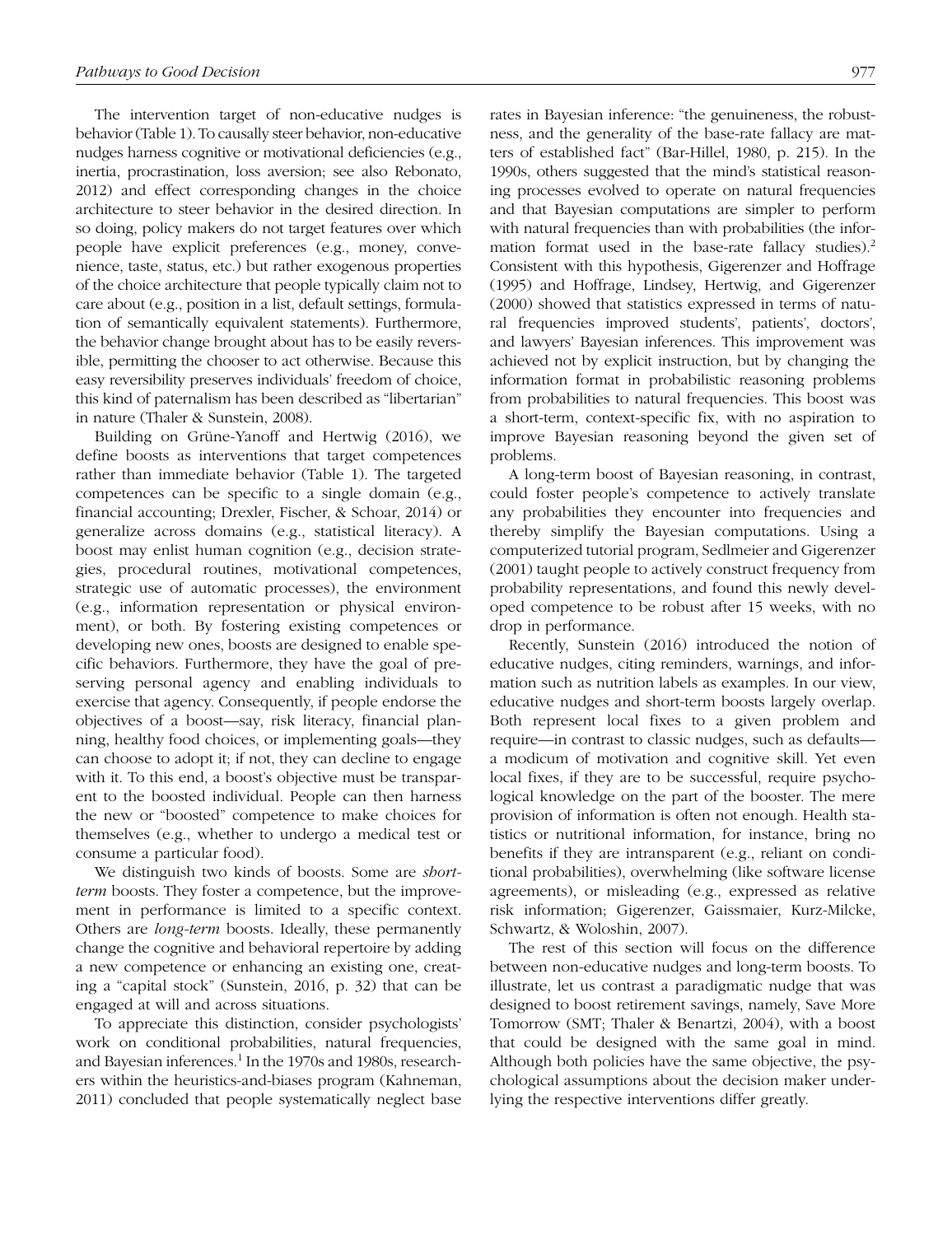The SMT intervention assumes specific cognitive and motivational deficiencies, which it enlists to increase employees' contributions to retirement savings accounts. One deficiency is the *present bias*, a strong preference for present over future rewards, which causes people to save less for their old age than they should. This bias decreases when a present reward is projected into the near future (Loewenstein & Prelec, 1992). This change in preference would not be expected to occur if people discounted the future consistently. SMT harnesses this inconsistency in discounting by *not* asking people to choose between consumption *now* versus consumption *later*. Instead, it offers a choice between consumption in the near future (say, a year from now) and consumption later. Specifically, participants commit today to a series of increases in contributions that are timed to coincide with salary increases in the future. A second deficiency that the savings program enlists is inertia. Because "nothing is what many people will do" (Sunstein, 2014, p. 9), they typically will not opt out of a program they are enrolled in, even when future contributions escalate with every pay raise.

How, in contrast, might a boost approach achieve the goal of increasing people's retirement savings? As no paradigmatic boost has yet been proposed in this context, let us outline a hypothetical savings boost that combines two components known to be effective. The first is a "simple heuristics" module. Drexler et al. (2014) found that providing microentrepreneurs with training in basic accounting heuristics and procedural routines significantly improved their financial practices, objective reporting quality, and even their revenues. Importantly, the impact of the "rule-of-thumb" training was significantly larger than that of standard accounting training designed to teach the basics of double-entry accounting, working capital management, and investment decisions. For example, whereas standard accounting training teaches students to keep their business and personal accounts separate by instructing them how to calculate business profits, the "rule-of-thumb" training offers participants

a physical rule to keep their money in two separate drawers (or purses) and to only transfer money from one drawer to the other with an explicit "IOU" note between the business and the household. At the end of the month they could then count how much money was in the business drawer and know what their profits were. (Drexler et al., 2014, p. 3)

Following the same rationale of replacing factual knowledge with simple heuristic procedures, a retirement savings boost would not teach participants about interest compounding, inflation, and risk diversification but instead offer simple rules of thumb (e.g., a simple 1/*N* diversification strategy; DeMiguel, Garlappi, & Uppal, 2009).

The second component of a hypothetical retirement savings boost might involve fostering people's competence to vary their sense of psychological connectedness, that is, their sense of connection with their future self (Ainslie, 1975; Parfit, 1987; Schelling, 1984). In the context of savings, this could mean that the more aware someone is of being the future recipient of today's savings, the more prepared that person will be to save for retirement. By the same logic, someone who is estranged from his or her future self—through lack of belief or imagination—is less likely to save. Following this reasoning, Hershfield et al. (2011) presented people with renderings of their future selves, made using age-progression algorithms that forecast how physical appearances will change over time. In all cases, participants who interacted with their virtual future selves, and presumably overcame or reduced disconnectedness, were more likely to accept later monetary rewards over immediate ones. In another study, participants wrote a short essay about how they wanted to be remembered by future generations (Zaval, Markowitz, & Weber, 2015). This method was found to be helpful in getting people to consider the long view and promoting proenvironmental intentions and behaviors. To the extent that people are equipped with the psychological competence to mentally bridge long time horizons, they themselves (rather than a choice architect) can choose to enlist that competence whenever they perceive asymmetries between short-term benefits and long-term costs.

In sum, the SMT nudge does *not* aim to foster people's competences. Instead, it skillfully designs an external choice architecture—involving automatic enrollment, projection of the choice to give up consumption into the near future, and dynamic adjustment of savings rates—that harnesses cognitive and motivational deficiencies to prompt behavior change. A savings boost, in contrast, would seek to foster competences that would improve individuals' saving behavior if so desired by, for instance, boosting the ability to connect with one's future self and teaching simple procedural rules. In short, the nudge approach steers behavior without taking the detour of honing new competences, whereas the boost approach invests in building on and developing people's competences.

Let us emphasize four points. First, we do not suggest that a savings boost would be more effective (in terms of the rate of savings) than the SMT nudge. This is an empirical question, and we hope that the debate on the effectiveness of financial education versus automatic enrollment (e.g., Fernandes, Lynch, & Netemeyer, 2014; Willis, 2011) will be extended to include potential (procedure-based) boosts. Second, a nudge that affects behavior repeatedly (e.g., daily food choices in a rearranged cafeteria) or that lasts a number of years (e.g., SMT) may ultimately also produce behavioral routines and engender a sense of selfefficacy (Bandura, 1997). As a consequence, the desired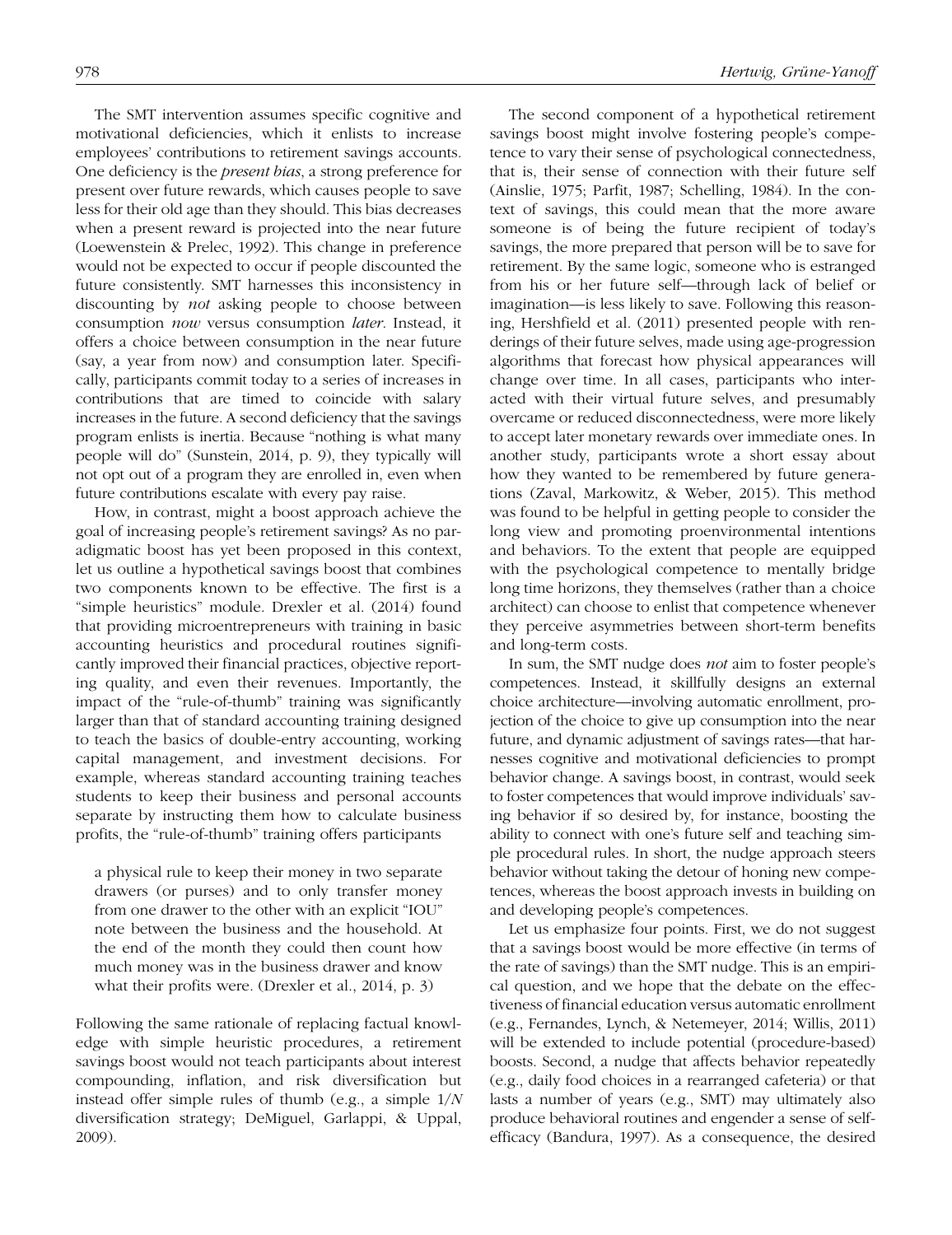behavior may "survive" the removal of the scaffolding choice architecture. Yet this, again, is an empirical question. If such competences did emerge, they would be most welcome—but this is not the explicit intention of the SMT nudge or nudging interventions more generally. Third, the SMT nudge and the proposed savings boost are distinct—but not necessarily mutually exclusive—policy interventions. Different kinds of interventions can complement each other. This raises an important question that is likely to receive more attention in the future: Under what circumstances is a particular intervention—boost versus nudge—more desirable (see Grüne-Yanoff, Marchionni, & Feufel, 2016; Hertwig, in press)? Fourth, boost interventions already exist and can be enlisted across a range of domains. In the following, we illustrate this point by offering a first taxonomy of boosts.

### A First Taxonomy of Long-Term Boosts

Our goal is not to provide an exhaustive account but to show just how rich this class already is (even when limiting the scope of our brief review to recent work).3 One dimension on which boosts can be classified is according to the competence to be boosted.

*Risk literacy boosts* establish or foster the competence to understand statistical information in domains such as health, weather, and finances. This competence can be achieved through (a) graphical representations (e.g., Lusardi et al., 2014; Spiegelhalter, Person, & Short, 2011; Stephens, Edwards, & Demeritt, 2012), (b) experiencedbased (as opposed to purely description-based) representations (e.g., Hogarth & Soyer, 2015; Kaufmann, Weber, & Haisley, 2013), (c) representations that avoid biasing framing effects (e.g., absolute instead of relative frequencies; Gigerenzer et al., 2007; Spiegelhalter et al., 2011), (d) brief training in transforming opaque representations (e.g., single-event probabilities) into transparent ones (e.g., frequency-based representations; Sedlmeier & Gigerenzer, 2001), and (e) training of math skills in general (e.g., during story time with parents; Berkowitz et al., 2015). Boosts targeting risk literacy work as long as people have access to actuarial information about risks. Often, however, people need to make decisions under uncertainty, with no explicit risk information available. In this case, they need other mental tools.

*Uncertainty management boosts* establish or foster procedural rules for making good decisions, predictions, and assessments under uncertain conditions with the help of (a) simple actuarial inferential methods (e.g., Dawes, Faust, & Meehl, 1989; Swets, Dawes, & Monahan, 2000), (b) simple rules of collective intelligence (e.g., Kurvers et al., 2016; Kurvers, Krause, Argenziano, Zalaudek, & Wolf, 2015; Wolf, Krause, Carney, Bogart, & Kurvers, 2015; see also Herzog & Hertwig, 2014), and (c) fast and frugal decision trees, simple heuristics, and procedural routines (e.g., Drexler et al., 2014; Gigerenzer et al., 2011, chaps. 29, 31, 32, 34, 36, 39; Hertwig & Herzog, 2009; Jenny, Pachur, Williams, Becker, & Margraf, 2013).

*Motivational boosts* foster the competence to autonomously adjust one's motivation, cognitive control, and self-control through interventions such as expressive writing (e.g., Beilock & Maloney, 2015), growth-mind-set or sense-of-purpose exercises (e.g., Paunesku et al., 2015; Rattan, Savani, Chugh, & Dweck, 2015), attention and attention state training (e.g., Tang & Posner, 2009; Tang, Tang, & Posner, 2013; see also Moffitt et al., 2011), psychological connectedness training (Hershfield et al., 2011), reward-bundling exercises (Ainslie, 1992, 2012), the strategic use of automatic processes (i.e., harnessing simple implementation intentions; Gollwitzer, 1999), and training in precommitment strategies (Schelling, 1984) and self-control strategies (e.g., see Table 30.1 in Fishbach & Shen, 2014).

Another dimension on which boosts could be classified is the target audience. Some boosts target specific developmental periods (e.g., childhood); others are applicable across the adult life span (e.g., risk literacy boosts). Some boosts target the population at large (e.g., Spiegelhalter et al., 2011); others target subsets of the population, such as smokers (Tang et al., 2013), general practitioners (Jenny et al., 2013), or diagnosticians (Kurvers et al., 2015).

## Nudges Versus Boosts: Which Cognitive Architecture Is Assumed?

Nudges and boosts differ in the target of intervention and the causal pathways taken to prompt behavior change (Table 1). Nudges co-opt the decision maker's (internal) cognitive and motivational processes and design the (external) choice architecture such that it, in tandem with the (untouched) functional processes, produces a change in behavior. Thus, nudges target behavior directly. Boosts, in contrast, target individual competences to bring about behavior change. Their goal is either to train the functional processes or to adapt the external world (e.g., representation of information), or both, to improve decision making and its outcomes.

To appreciate these distinct pathways, let us first clarify the concept of functional processes. A construct often used in cognitive science, artificial intelligence, and other disciplines is that of the *cognitive architecture*. It specifies the "infrastructure" of an artificial or naturally evolved information-processing system, including the mental hardware such as memory structures for the storage of beliefs, goals, and knowledge, as well as the functional processes operating on that hardware, such as cognitive algorithms, heuristics, and reasoning processes (e.g.,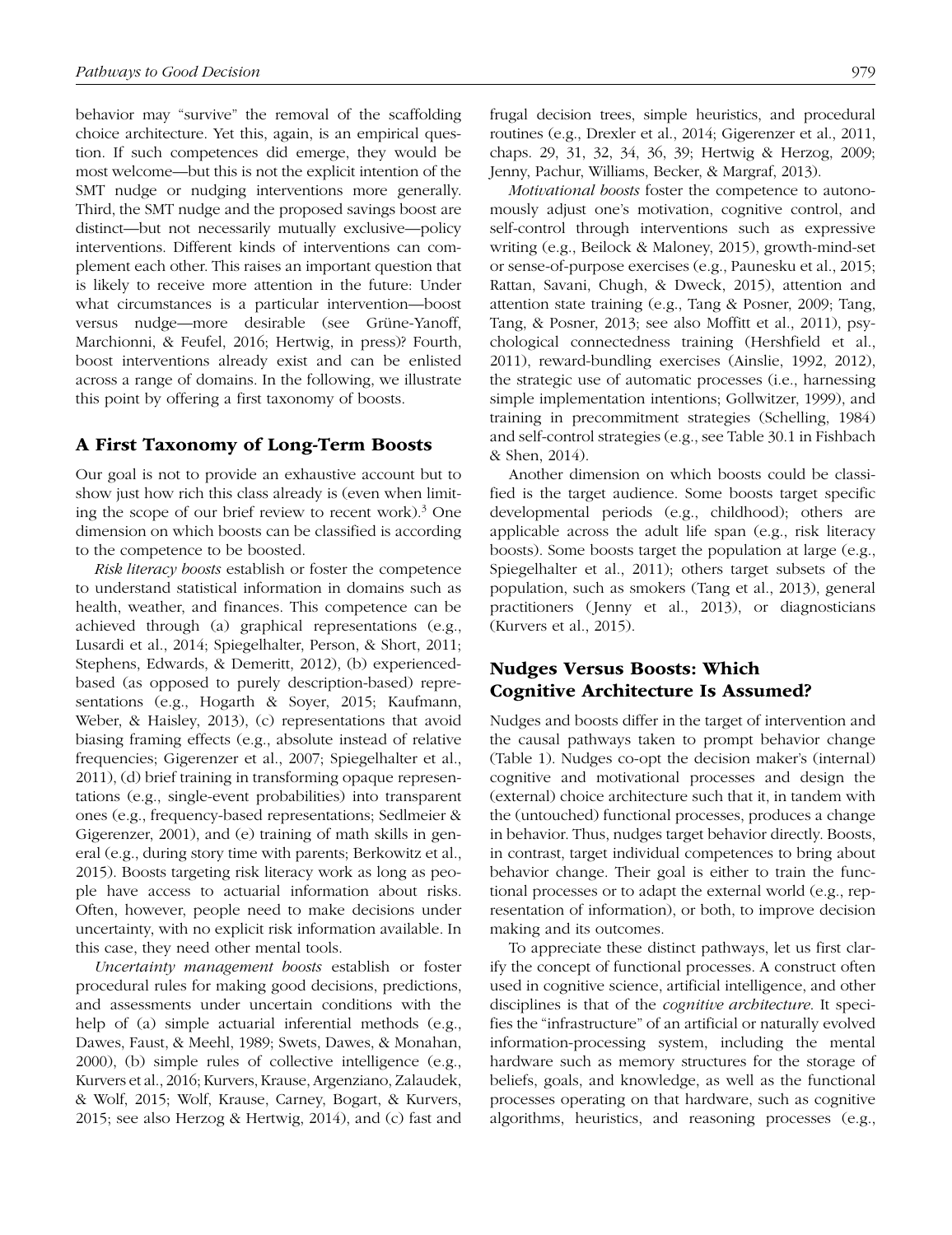Langley, Laird, & Rogers, 2009). Although psychologists agree that the human mind is a natural informationprocessing system, there is much debate about the nature of its architecture and especially about the mind's functional processes and their rationality. Some proposals for a cognitive architecture of the human mind are rooted in neuroscientific findings (e.g., Anderson & Lebiere, 1998; McClelland, Rumelhart, & PDP Research Group, 1986; Rumelhart, McClelland, & PDP Research Group, 1986); others are more metaphorical, with the function of generating new research hypotheses (e.g., the mind as a Swiss army knife; Cosmides & Tooby, 1994) or summarizing existing data (Kahneman, 2011). Differing assumptions about the mind's functional processes also represent important distinguishing criteria between nudging and boosting.

# *Nudging*

The nudge approach has its roots in the "dual-system" view of the human cognitive architecture. According to Kahneman (2003, 2011), the mind can be divided into two processing systems: System 1 (or the automatic system), which is fast, intuitive, and emotional, and System 2 (or the effortful system), which gives rise to slow, rulegoverned, and deliberate reasoning and is (emotionally) neutral. System 1 is an efficient first-response system but its speed and automatic processes render it susceptible to systematic biases ("cognitive illusions"). System 2 could, in principle, supervise System 1's mental products and conclusions as well as rectify biases—but it is often too sluggish to do so.

Attempts to change behavior can thus take one of two routes: One is to engage System 2 and foster it, the other is to harness System 1's deficiencies. Nudging, at least in Thaler and Sunstein (2008; but see Jung & Mellers, 2016), predominantly takes the latter approach. Attempts to strengthen System 2 are rare for at least two reasons. One is conceptual (Kahneman, 2011, p. 28). According to the dual-process view, people's cognitive and motivational deficiencies are robust, often difficult to prevent, and largely impervious to change; debiasing attempts are often seen as futile. The fact that even experts—in business, medicine, and politics (e.g., Bornstein & Emler, 2001; Heath, Larrick, & Klayman, 1998; Kahneman & Renshon, 2007; Malmendier & Tate, 2005; Norman & Eva, 2010)—fall prey to cognitive illusions suggests that even rich learning opportunities do not equip people to escape them.

The second reason why System 2 nudges are rare relates to another unique selling point of nudges, namely, their cost efficiency. By putting in place simple nudges with a large scope (e.g., "mass" default rules, automatic enrollment), policy makers can effect substantial behavior changes at relatively low costs. Indeed, cost efficiency in combination with large-scale impact, that is, maximum net benefits, has often been highlighted as a key advantage of nudging relative to educating the public or, indeed, traditional economic policies (e.g., Weber & Johnson, 2009, p. 75).

### *Boosting*

Unlike proponents of nudging, proponents of boosting do not share a single view of the human cognitive architecture as in the dual-system view (see also the section "A Plurality of Views on How Real People Reason and Decide"). Yet, what proponents of boosting necessarily agree on is that the functional cognitive processes and motivational processes are malleable and worth developing. Specifically, existing mental tools can be enhanced or a person can learn to employ new procedural rules. Furthermore, despite its focus on boosting the mind's competences, this policy approach is not "introversive." On the contrary, competences are often best fostered by redesigning aspects of individuals' external environment or by teaching them how to redesign them.

What are the theoretical foundations of boosting? In Grüne-Yanoff and Hertwig (2016), we discussed to what extent the necessary assumptions of nudging and boosting are implied by a theoretical commitment to the heuristicsand-biases program and to the simple heuristics (and ecological rationality) program (Gigerenzer et al., 2011), respectively. Our analysis of what we called policy–theory coherence could be read to imply that boosting's view of the mind is that of an adaptive toolbox of ecologically rational heuristics. In fact, we argue that boosts include *but go beyond*—simple and ecologically rational heuristics. For instance, because boosts include motivational interventions, their development could benefit greatly from links with programs on mind-set (Dweck, 2012) and lay theory interventions (Yeager et al., 2016), cognitive control and attention state training (Tang & Posner, 2009), the strategic use of automatic processes (Gollwitzer, 1999), and knowledge of how people process arguments (in particular, factors that prompt them to invest cognitive effort in evaluating arguments; for reviews, see Booth-Butterfield & Welbourne, 2002; Todorov et al., 2002).

# Reversibility: An Empirical Criterion for Distinguishing Between Nudges and Boosts

In theory, the conceptual distinction between noneducative nudges and long-term boosts seems clear. But once concepts hit the messy world of real-life policy interventions, matters are rarely clear cut. Let us therefore offer a pragmatic rule for distinguishing nudges from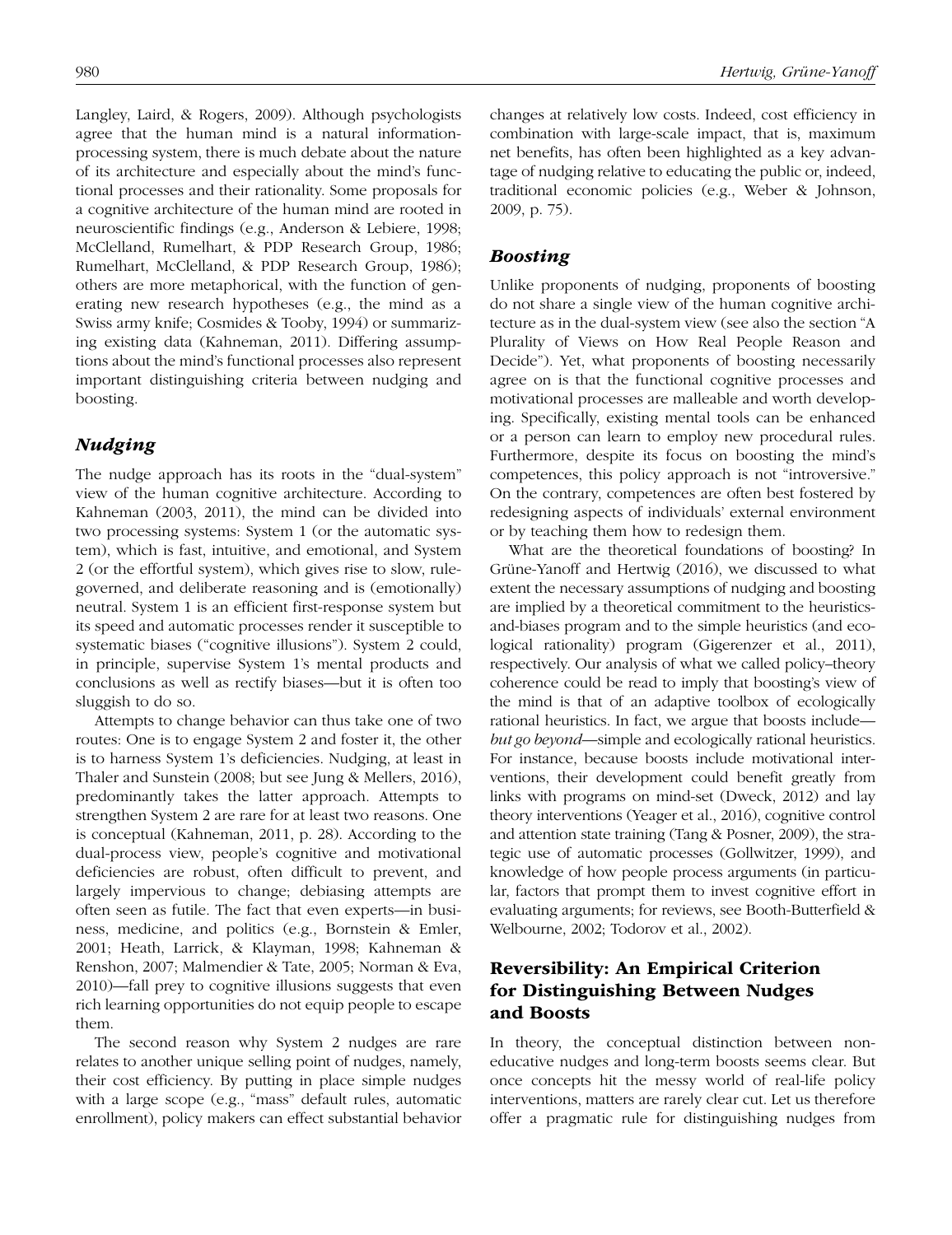boosts. Boosts seek to foster people's cognitive and motivational competences, whereas nudges adapt a choice architecture to people's cognitive and motivational processes and leave them unaltered. This difference implies a different degree of reversibility in the behavioral effects induced (Table 1):

If, ceteris paribus, the policy maker eliminates an efficacious (nonmonetary and nonregulatory) behavioral intervention and behavior reverts to its preintervention state, then the policy is likely to be a nudge. If, ceteris paribus, behavior persists when an intervention is eliminated, then the policy is more likely to be a boost.

This criterion is based on the assumption that boosts ultimately change behavior (e.g., healthier food choices, better financial decisions, comprehension of health statistics) by enhancing existing competences or establishing new ones and that those competences, once in place, remain stable over time. Consequently, the implied behavioral effects should persist once the intervention is removed and if the implied behavior is congruent with the person's value system. Nudges, in contrast, change behavior by adapting the choice architecture, leaving individual competences unchanged. Consequently, once the intervention is removed, behavior is likely to revert to the prenudging state.

One important qualification to this criterion is worthy of note. As mentioned earlier, nudges that affect behavior repeatedly may produce behavioral routines through learning that "survive" the removal of the nudge in the choice architecture. In such cases, our empirical criterion indicates that the nudge intervention has a boosting "side effect": By changing the choice context and harnessing cognitive and motivational deficiencies to affect behavior, the nudge inadvertently affects the cognitive and motivational processes themselves. The nudge has thus turned into a boost and had lasting effects.

### The Vision Behind Boosts

In response to our distinction between nudging and boosting (in Grüne-Yanoff & Hertwig, 2016), Sunstein (2016) noted, "some of the best nudges are boosts" (p. 10), and he described educative nudges (e.g., disclosure requirements, warnings, nutrition labels, reminders) as an attempt

to strengthen System 2 by improving the role of deliberation and people's considered judgments. One example is disclosure of relevant (statistical) information, framed in a way that people can understand it. These kinds of nudges, sometimes described as "boosts," attempt to improve people's capacity to make choices for themselves. (Sunstein, 2016, p. 52)

Given this description, one might indeed conclude that boosts are simply a special kind of nudge, even if their objectives and aspirations differ. Yet there are clear differences. Take, for illustration, the case of risk literacy, mentioned in our taxonomy of boosts. Thaler and Sunstein (2008) emphasized—and we believe rightly so—that "choice architecture is inevitable, and hence certain influences on choices are also inevitable" (p. 21). This means, however, that no governmental policy maker has full control over how, for instance, players in the medical marketplace—pharmaceutical companies, governments, doctors, patient groups, and so on—communicate health statistics. The vision behind boosting is to equip individuals with, for instance, risk literacy competences that are applicable across a wide range of circumstances, including those that will not be reached by mandated disclosure requirements, warnings, and labels. The notion of educative nudges in Sunstein (2016) does not embrace this more encompassing goal of empowering people who will inevitably face commercially constructed choice architectures and industry nudges. Nor is such empowerment part of Thaler and Sunstein's (2008) vision of nudging. In fact, the notion of enhancing competences plays, if at all, a marginal role in their book—words such as "competence," "knowledge," "skills," and empowerment do not even feature as entries in the book's index.

# Nudges and Boosts and Their Normative Implications

Of course, it is important to consider efficiency, effectiveness, and welfare when choosing between the two kinds of policy interventions. In addition, nudges and boosts have different implications with respect to normative dimensions of policy interventions. We briefly discuss two such normative dimensions: transparency and autonomy.

Hard paternalistic interventions such as laws (mandatory seatbelt use), bans (on smoking in public places), and financial disincentives (taxes on cigarettes) are visible and transparent (Glaeser, 2006). Citizens can therefore scrutinize them and hold governments accountable. Some have argued that nudges are less transparent. Indeed, some nudges may operate behind the chooser's back and therefore appear manipulative (e.g., Conly, 2012; Wilkinson, 2013). Default rules can be criticized on these grounds—they take advantage of people's assumed inertia and skirt conscious deliberation, meaning that they are perhaps not as easily reversible as thought and thus fail to meet the criterion of freedom of choice. Furthermore, even if default rules are completely transparent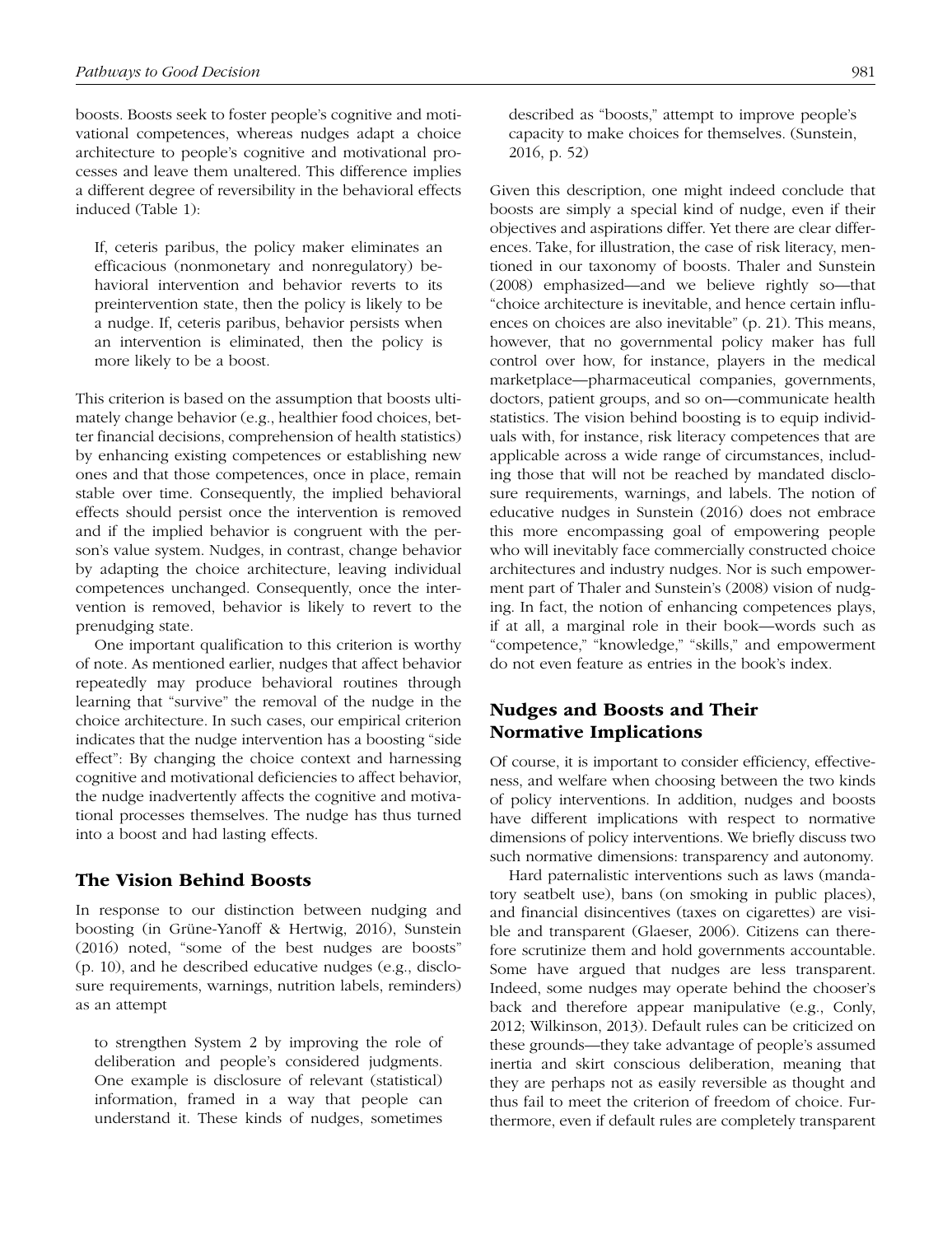(and they often are—think automatic enrollment in savings plans), a person's ability to discern an intervention as such (e.g., a default) is distinct from the ability to discern how it changes their behavior—particularly if the direction of the effect is counterintuitive. To the extent that people are unable to fathom the underlying mechanism that brings about the change in behavior, this reduces transparency.

Boosts, in comparison, require the individual's active cooperation. They therefore need to be explicit, visible, and transparent. The requirement of cooperation also implies individual judgment and engagement. This, in turn, implies—according to dominant notions of autonomy (Buss, 2014)—that boosts are more respectful of autonomy than nudges are. This holds in particular for those nudges that seek to bypass people's "capacity for reflection and deliberation" (Sunstein, 2016, p. 64).<sup>4</sup>

Individuals choose to engage or not to engage with a boost. The policy maker is therefore entitled to assume that a chosen boost reflects the individual's genuine motivation. A successful nudge does not necessarily reflect such genuine motivations. Of course, the hope is that policy makers, informed by data and the public discourse, aim to promote people's own ends, as they understand them (Sunstein, 2014). Genuine motivations are often seen as the proper evidential basis of welfare considerations (e.g., Hausman, 2012). Therefore, the distinction between boosts and nudges implies that boosts are more likely to respect such considerations. Of course, this does not necessarily mean that boosts are as successful as or more successful than nudges in achieving a desired goal (e.g., higher contributions to retirement plans).

## Addressing Potential Misconceptions About Boosts

Various misconceptions and oversimplifications exist regarding nudging as a policy intervention. Some misconceptions about boosting are likewise to be anticipated. We next address some of them.

# *Boosting is* not *the same as school education*

Boosting, as we conceptualize it, is not identical to school education, although some boosts (e.g., representation training, growth mind-set interventions) could easily be included in school curricula. Of course, schools have the task of providing students with knowledge and competences and thus *do* boost the individual mind. However, the policy interventions we have in mind differ from school education in several respects. First, the primary goal of boosts is not to offer accurate declarative knowledge and cultural skills such as reading, writing, grammar, and algebra. Instead, boosts offer competences in domains that are not typically addressed in school curricula, such as good financial decision making, accurate risk assessment, healthy food choices, informed medical decisions, and effective self-regulation. Second, boosts, like nudges, should be informed by behavioral science evidence. This is not necessarily the case for what is being taught in schools. Third, boosts aim to foster or develop new competences under conditions of limited time and resources (on the part of the target audience and the policy makers) and typically in an adult citizenry that cannot be subjected to years of additional schooling. Fourth, the focus of boosts is typically on actionable motivational and decisional competences (e.g., procedural routines, heuristics, goal implementation skills) and not on information per se. Fifth, boosts often are "just-intime" interventions, whereas school education provides knowledge and competences on a schedule. In all likelihood, people are most motivated to develop a new competence when they experience a specific need for it. Finally, boosts, as understood here, are interventions that preserve and enable individuals' personal agency and autonomy. Admittedly, if boosts were included in a mandatory school curriculum, the autonomy of the to-beboosted person (the student) would be curtailed.

### *Boosts need* not *be costly*

Nudges are envisioned to be inexpensive policy measures. Indeed, some modifications of the choice architecture can be made at low cost. They scale up and promise immediate results. A default rule can, for instance, be changed by government mandate (e.g., from opting in to opting out). Changes in default rules also require minimal effort on the part of the nudged individual; in fact, sometimes the nudge rests on the very assumption that individuals will do nothing. In contrast, boosts often require investments in time, effort, and motivation on the part of both the individual and the policy maker. Yet, although boosts are rarely no-cost interventions, many of them are low cost. The necessary time investment can be as little as a few minutes (e.g., expressive writing, Beilock & Maloney, 2015), or no more than a few hours (growth mind-set and sense-of-purpose interventions, Paunesku et al., 2015; representation training, Drexler et al., 2014; Sedlmeier & Gigerenzer, 2001). Admittedly, the policy maker faces the costs of setting up learning opportunities for such interventions to be offered.

# *The domains of boosts are* not *completely orthogonal to those of nudging*

Boosts and nudges are, of course, not perfect substitutes. For instance, no nudge has been implemented to reduce math anxiety (Beilock & Maloney, 2015; Maloney & Beilock,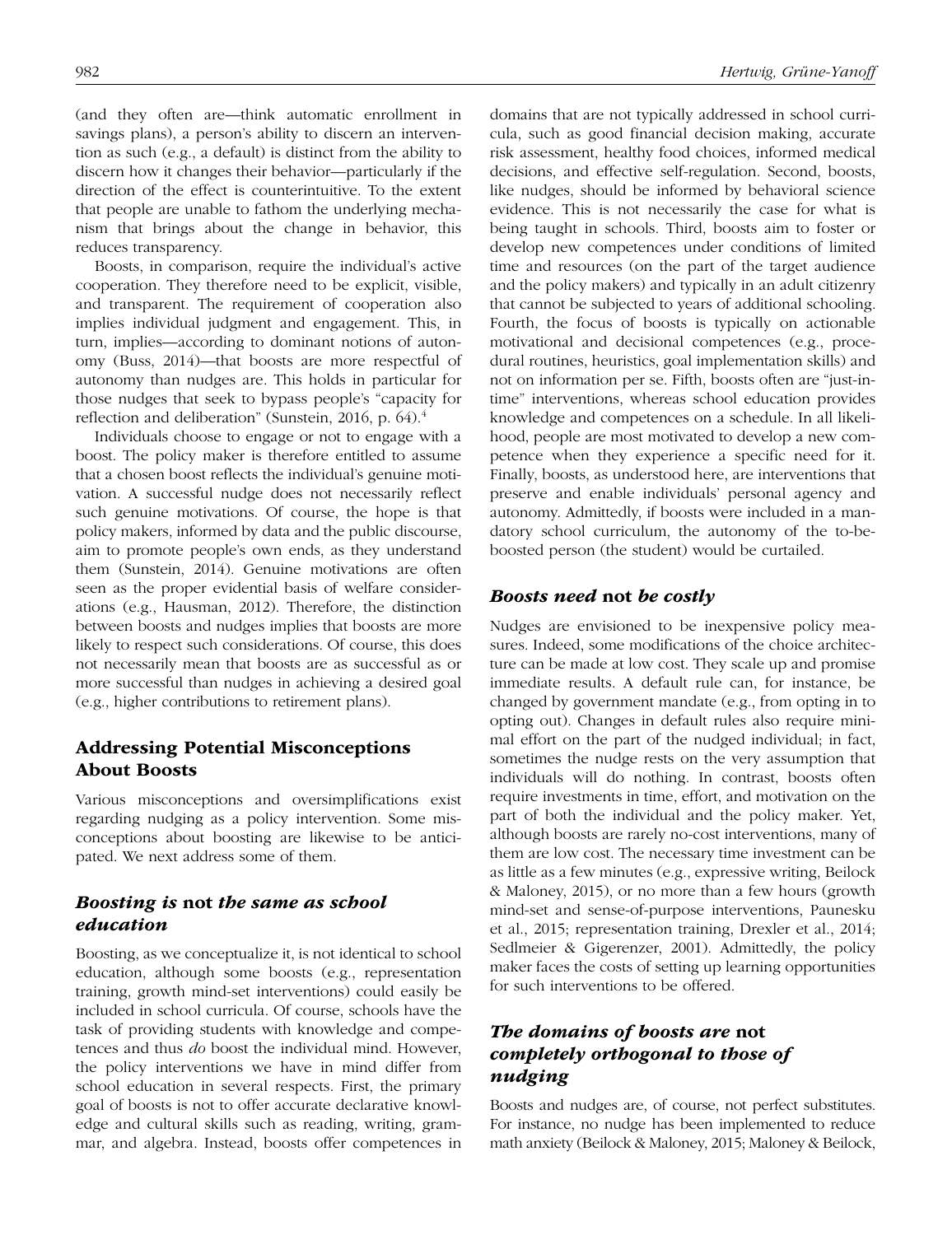2012) or foster transparent communication of health risks (Gigerenzer et al., 2007). In these cases, policy makers have only one choice. Yet there are domains in which either nudges or boosts could be used, including food choices, financial decisions, and self-control problems. In each of these classes, individuals' competences can be boosted, nudged, or both. Our introductory example of the SMT nudge versus the savings boost illustrates that policy makers have a choice. As we emphasized before, which of the two interventions is more efficient is, of course, an empirical issue. Our goal is not to champion one over the other but to highlight the need for an analysis of the respective circumstances and goals, allowing policy makers to select the more appropriate intervention (Grüne-Yanoff et al., 2016). Hertwig (in press) has discussed rules that policy makers can apply to determine under what conditions boosts, relative to nudges, are the preferable form of nonmonetary and nonregulatory intervention.

### The Public Policy Maker's Choice

Conceptual clarity is the key to understanding the toolbox available to public policy makers and appreciating each tool's pros and cons. Although two tools may aim to bring about the same behavioral effects, they can tread different causal pathways. For instance, Thaler and Sunstein (2008) have strictly distinguished nudges from measures that change behavior through economic incentives. Aiming for the same kind of conceptual clarity, we have argued that (at least) two evidence-informed kinds of nonregulatory and nonmonetary interventions should be distinguished. Nudging and boosting represent different causal pathways to behavior change. Making this distinction explicit contributes to the normative debate on behavioral policies, and it offers policy makers a choice.

#### Acknowledgments

We are grateful to the members of the Center for Adaptive Rationality and to Cass Sunstein for many helpful discussions, and we thank Susannah Goss and Anita Todd for editing the manuscript.

#### Declaration of Conflicting Interests

The authors declared that they had no conflicts of interest with respect to their authorship or the publication of this article.

#### Funding

This research was supported by a grant from the German Research Foundation (DFG) to Ralph Hertwig (HE 2768/7-2).

#### Notes

1. Bayesian inferences are statistical inferences that in the simplest case encompass two exclusive hypotheses (e.g., having breast cancer or not having cancer) and a datum such as the outcome of a medical test (e.g., a mammography). Bayes's theorem is a mathematical formula that combines pieces of probability information—i.e., the base rate of the hypothesis (e.g., breast cancer is present), likelihood information (the truepositive rate and the false-positive rate of the test), and a new datum (e.g., a positive test result)—to arrive at the posterior probability (e.g., the probability that someone with a positive mammogram result actually has breast cancer).

2. Natural frequencies refer to the outcomes of natural sampling—that is, the acquisition of information by updating event frequencies without artificially fixing the marginal frequencies. Unlike probabilities and relative frequencies, natural frequencies are raw observations that have not been normalized with respect to the base rates of the event in question.

3. Comprehensive frameworks for the classification of evidenceinformed behavioral change interventions already exist (e.g., Michie, van Stralen, & West, 2011). Because frameworks such as the behavior change wheel (Michie et al., 2011) include interventions that go far beyond those targeted by the nudging and boosting approach (e.g., coercion, incentivization, and restriction of choice); however, we will not consider them further here. Within the behavior change wheel, the boost interventions we consider here would be classified under "education," "training," "environmental restructuring," "modeling," and "enablement."

4. Yet boosted competences can, of course, be employed to restrain other people's autonomy. For example, by coaching parents to engage in playful bedtime math with their children (Berkowitz et al., 2015), one might boost parents' ability to steer their children's behavior. Parents then, without loss of autonomy, participate in a routine that may curtail their children's autonomy.

#### References

- Ainslie, G. (1975). Specious reward: A behavioral theory of impulsiveness and impulse control. *Psychological Bulletin*, *82*, 463–496. doi:10.1037/h0076860
- Ainslie, G. (1992). *Picoeconomics: The strategic interaction of successive motivational states within the person*. Cambridge, England: Cambridge University Press.
- Ainslie, G. (2012). Pure hyperbolic discount curves predict "eyes open" self-control. *Theory and Decision*, *73*, 3–34. doi:10.1007/s11238-011-9272-5
- Alemanno, A., & Sibony, A. (2015). *Nudge and the law: A European perspective*. Oxford, England: Hart. doi:10.5040/ 9781474203463
- Anderson, J. R., & Lebiere, C. (1998). *The atomic components of thought*. Mahwah, NJ: Lawrence Erlbaum. doi:10 .4324/9781315805696
- Arkes, H. R., Gigerenzer, G., & Hertwig, R. (2016). How bad is incoherence? *Decision*, *3*, 20–39. doi:10.1037/dec0000043
- Bandura, A. (1997). *Self-efficacy: The exercise of control*. New York, NY: Worth.
- Bar-Hillel, M. (1980). The base rate fallacy in probability judgments. *Acta Psychologica*, *44*, 211–233. doi:10.1016/0001- 6918(80)90046-3
- Barton, A., & Grüne-Yanoff, T. (2015). From libertarian paternalism to nudging—And beyond. *Review of Philosophy and Psychology*, *6*, 341–359. doi:10.1007/s13164-015-0268-x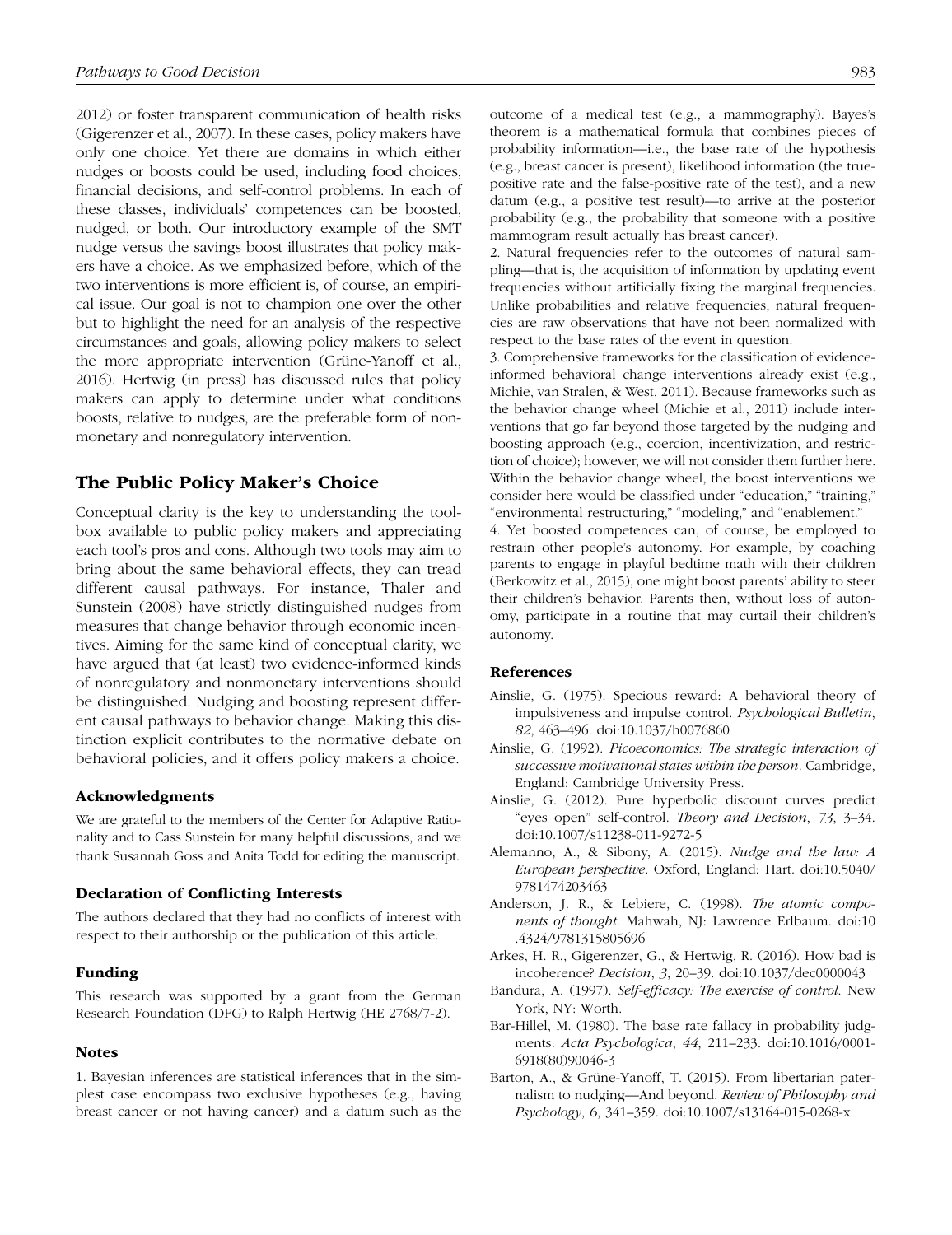- Beilock, S. L., & Maloney, E. A. (2015). Math anxiety: A factor in math achievement not to be ignored. *Policy Insights From the Behavioral and Brain Sciences*, *2*, 4–12. doi:10.1177/2372732215601438
- Berkowitz, T., Schaeffer, M. W., Maloney, E. A., Peterson, L., Gregor, C., Levine, S. C., & Beilock, S. L. (2015). Math at home adds up to achievement in school. *Science*, *350*, 196– 198. doi:10.1126/science.aac7427
- Beshears, J., Choi, J. J., Laibson, D., & Madrian, B. C. (2010). The impact of employer matching on savings plan participation under automatic enrollment. In D. A. Rise (Ed.), *Research findings in the economics of aging* (pp. 311–327). Chicago, IL: University of Chicago Press. doi:10.7208/chi cago/9780226903088.003.0012
- Booth-Butterfield, S., & Welbourne, J. (2002). The elaboration likelihood model. In J. P. Dillard & M. Pfau (Eds.), *The persuasion handbook: Developments in theory and practice* (pp. 153–173). Thousand Oaks, CA: Sage.
- Bornstein, B. H., & Emler, A. C. (2001). Rationality in medical decision making: A review of the literature on doctors' decision-making biases. *Journal of Evaluation in Clinical Practice*, *7*, 97–107. doi:10.1046/j.1365-2753.2001 .00284.x
- Bovens, L. (2009). The ethics of nudge. In T. Grüne-Yanoff & S. O. Hansson (Eds.), *Preference change: Approaches from philosophy, economics and psychology* (pp. 207–219). Berlin, Germany: Springer. doi:10.1007/978-90-481-2593-7\_10
- Buss, S. (2014). Personal autonomy. In E. N. Zalta (Ed.), *The Stanford encyclopedia of philosophy* (Winter 2014 ed.). Retrieved from [https://plato.stanford.edu/entries/personal](https://plato.stanford.edu/entries/personal-autonomy/)[autonomy/](https://plato.stanford.edu/entries/personal-autonomy/)
- Butrica, B. A., & Karamcheva, N. S. (2015). *The relationship between automatic enrollment and DC plan contributions: Evidence from a national survey of older workers* (Center for Retirement Research at Boston College Working Paper, CRR WP 2015-14). Retrieved from [http://crr.bc.edu/wp](http://crr.bc.edu/wp-content/uploads/2015/06/wp_2015-14.pdf)[content/uploads/2015/06/wp\\_2015-14.pdf](http://crr.bc.edu/wp-content/uploads/2015/06/wp_2015-14.pdf)
- Chaiken, S. (1987). The heuristic model of persuasion. In M. P. Zanna, J. M. Olson, & C. P. Herman (Eds.), *Social influence: The Ontario symposium* (Vol. 5, pp. 3–39). Hillsdale, NJ: Lawrence Erlbaum.
- Cialdini, R. B. (2001). *Influence: Science and practice* (4th ed.). Boston, MA: Allyn & Bacon.
- Cialdini, R. B., & Goldstein, N. J. (2004). Social influence: Compliance and conformity. *Annual Review of Psychology*, *55*, 591–621. doi:10.1146/annurev.psych.55.090902.142015
- Conly, S. (2012). *Against autonomy: Justifying coercive paternalism*. Cambridge, England: Cambridge University Press. doi:10.1017/cbo9781139176101
- Cosmides, L., & Tooby, J. (1994). Beyond intuition and instinct blindness: Toward an evolutionarily rigorous cognitive science. *Cognition*, *50*, 41–77. doi:10.1016/0010-0277(94) 90020-5
- Dawes, R. M., Faust, D., & Meehl, P. E. (1989). Clinical versus actuarial judgment. *Science*, *243*, 1668–1674. doi:10.1126/ science.2648573
- DeMiguel, V., Garlappi, L., & Uppal, R. (2009). Optimal versus naïve diversification: How inefficient is the 1/N port-

folio strategy. *Review of Financial Studies*, *22*, 1915–1953. doi:10.1093/rfs/hhm075

- Drexler, A., Fischer, G., & Schoar, A. (2014). Keeping it simple: Financial literacy and rules of thumb. *American Economic Journal: Applied Economics*, *6*, 1–31. doi:10.1257/app.6.2.1
- Dweck, C. S. (2012). *Mindset: How you can fulfill your potential*. New York, NY: Constable & Robinson.
- Edwards, W. (1983). Human cognitive capabilities, representativeness, and ground rules for research. *Advances in Psychology*, *14*, 507–513. doi:10.1016/S0166-4115(08)62254-2
- Fernandes, D., Lynch, J. G., & Netemeyer, R. G. (2014). Financial literacy, financial education and downstream financial behaviors? *Management Science*, *60*, 1861–1883. doi:10.1177/1745691612460685
- Fishbach, A., & Shen, L. (2014). The explicit and implicit ways of overcoming temptation. In J. W. Sherman, B. Gawronski, & Y. Trope (Eds.), *Dual process theories in the social mind* (pp. 454–467). New York, NY: Guilford.
- Fiske, S. T., & Taylor, S. E. (1991). *Social cognition* (2nd ed.). New York, NY: McGraw-Hill.
- Gigerenzer, G. (1996). On narrow norms and vague heuristics: A reply to Kahneman and Tversky (1996). *Psychological Review*, *103*, 592–596. doi:10.1037/0033-295X.103.3.592
- Gigerenzer, G., Gaissmaier, W., Kurz-Milcke, E., Schwartz, L. M., & Woloshin, S. (2007). Helping doctors and patients to make sense of health statistics. *Psychological Science in the Public Interest*, *8*, 53–96. doi:10.1111/j.1539-6053.2008.00033.x
- Gigerenzer, G., Hertwig, R., & Pachur, T. (Eds.). (2011). *Heuristics: The foundations of adaptive behavior*. Oxford, England: Oxford University Press. doi:10.1093/acprof: oso/9780199744282.001.0001
- Gigerenzer, G., & Hoffrage, U. (1995). How to improve Bayesian reasoning without instruction: Frequency formats. *Psychological Review*, *102*, 684–704. doi:10.1037/0033-295X .102.4.684
- Gigerenzer, G., Todd, P. M., & ABC Research Group. (1999). *Simple heuristics that make us smart*. New York, NY: Oxford University Press.
- Glaeser, E. L. (2006). Paternalism and psychology. *University of Chicago Law Review*, *73*, 133–156.
- Gollwitzer, P. M. (1999). Implementation intentions: Strong effects of simple plans. *American Psychologist*, *54*, 493–503. doi:10.1037/0003-066X.54.7.493
- Griffiths, T. L., Chater, N., Kemp, C., Perfors, A., & Tenenbaum, J. B. (2010). Probabilistic models of cognition: Exploring representations and inductive biases. *Trends in Cognitive Sciences*, *14*, 357–364. doi:10.1016/j.tics.2010.05.004
- Grüne-Yanoff, T., & Hertwig, R. (2016). Nudge versus boost: How coherent are policy and theory? *Minds and Machines*, *26*, 149–183. doi:10.1007/s11023-015-9367-9
- Grüne-Yanoff, T., Marchionni, C., & Feufel, M. (2016). *The ecological rationality of behavioural policies: How to choose between boosts and nudges*. Manuscript submitted for publication.
- Halpern, D. (2015). *Inside the nudge unit: How small changes can make a big difference*. New York, NY: Random House.
- Hausman, D. M. (2012). *Preference, value, choice, and welfare*. Cambridge, England: Cambridge University Press. doi:10.1017/CBO9781139058537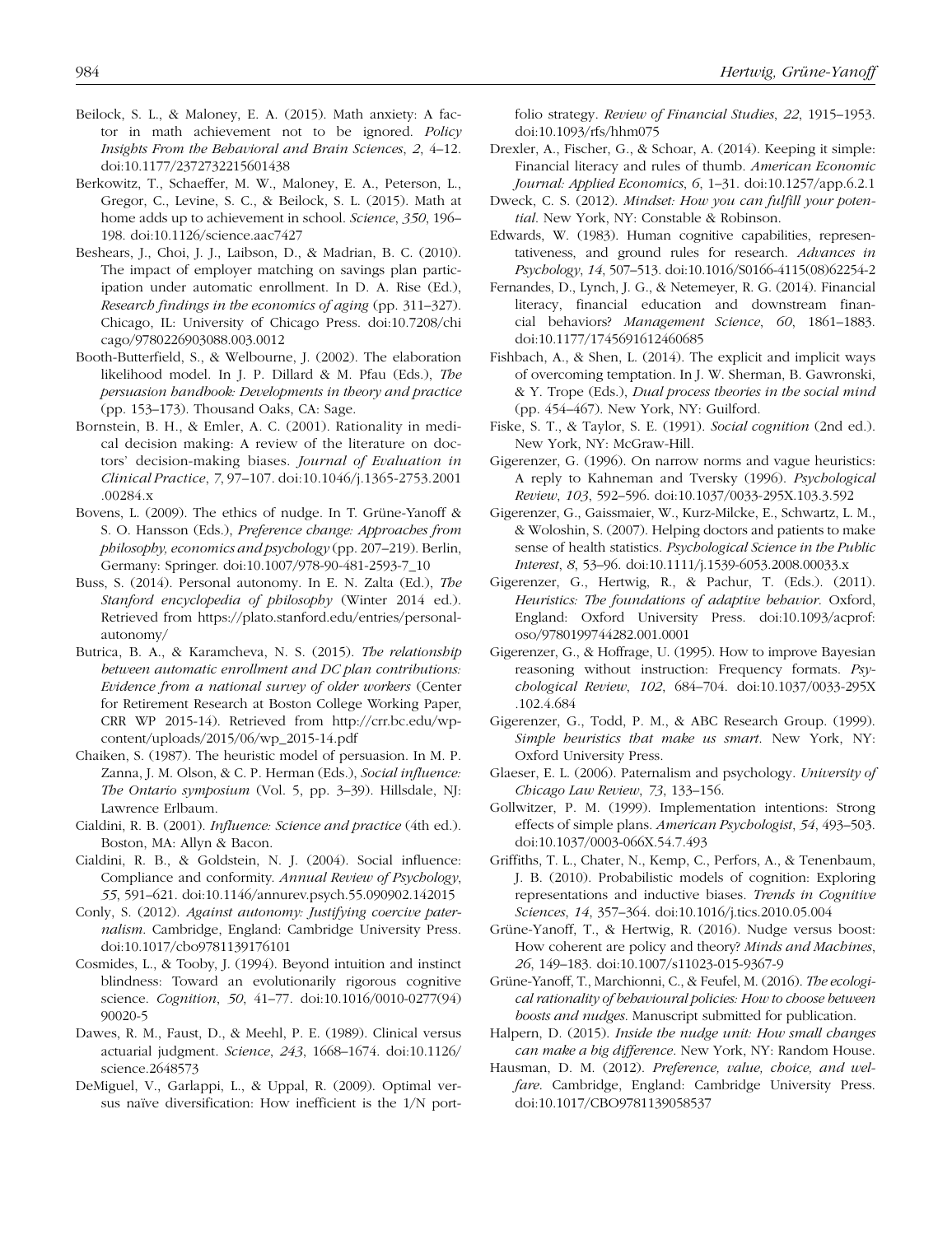- Heath, C., Larrick, R. P., & Klayman, J. (1998). Cognitive repairs: How organizational practices can compensate for individual shortcomings. *Research in Organizational Behavior*, *20*, 1–37.
- Hershfield, H. E., Goldstein, D. G., Sharpe, W. F., Fox, J., Yeykelis, L., Carstensen, L. L., & Bailenson, J. N. (2011). Increasing saving behavior through age-progressed renderings of the future self. *Journal of Marketing Research, 48*(suppl.), S23–S37. doi:10.1509/jmkr.48.SPL.S23
- Hertwig, R. (in press). When to consider boosting? Some rules for policymakers. *Behavioural Public Policy*.
- Hertwig, R., & Herzog, S. M. (2009). Fast and frugal heuristics: Tools of social rationality. *Social Cognition*, *27*, 661–698. doi:10.1521/soco.2009.27.5.661
- Hertwig, R., Hoffrage, U., & ABC Research Group. (2013). *Simple heuristics in a social world*. New York, NY: Oxford University Press.
- Herzog, S. M., & Hertwig, R. (2014). Harnessing the wisdom of the inner crowd. *Trends in Cognitive Sciences*, *18*, 504–506. doi:10.1016/j.tics.2014.06.009
- Hoffrage, U., Lindsey, S., Hertwig, R., & Gigerenzer, G. (2000). Communicating statistical information. *Science*, *290*, 2261– 2262. doi:10.1126/science.290.5500.2261
- Hogarth, R. M., & Soyer, E. (2015). Providing information for decision making: Contrasting description and simulation. *Journal of Applied Research in Memory and Cognition*, *4*, 221–228. doi:10.1016/j.jarmac.2014.01.005
- House of Lords Science and Technology Select Committee. (2011). *Behaviour change* (2nd report of session 2010-12, HL Paper 179). London, England: Stationery Office Limited. Retrieved from [http://www.publications.parliament.uk/pa/](http://www.publications.parliament.uk/pa/ld201012/ldselect/ldsctech/179/179.pdf) [ld201012/ldselect/ldsctech/179/179.pdf](http://www.publications.parliament.uk/pa/ld201012/ldselect/ldsctech/179/179.pdf)
- Jenny, M. A., Pachur, T., Williams, S. L., Becker, E., & Margraf, J. (2013). Simple rules for detecting depression. *Journal of Applied Research in Memory and Cognition*, *2*, 149–157. doi:10.1016/j.jarmac.2013.06.001
- Jung, J. Y., & Mellers, B. A. (2016). American attitudes toward nudges. *Judgment and Decision Making*, *11*, 62–74.
- Kahneman, D. (2003). A perspective on judgment and choice: Mapping bounded rationality. *American Psychologist*, *58*, 697–720. doi:10.1037/0003-066X.58.9.697
- Kahneman, D. (2011). *Thinking, fast and slow*. New York, NY: Macmillan.
- Kahneman, D., & Klein, G. (2009). Conditions for intuitive expertise: A failure to disagree. *American Psychologist*, *64*, 515–526. doi:10.1037/a0016755
- Kahneman, D., & Renshon, J. (2007). Why hawks win. *Foreign Policy*, *158*, 34–38.
- Kahneman, D., Slovic, P., & Tversky, A. (1982). *Judgment under uncertainty: Heuristics and biases*. Cambridge, England: Cambridge University Press. doi:10.1017/CBO9780511809477
- Kahneman, D., & Tversky, A. (1996). On the reality of cognitive illusions. *Psychological Review*, *103*, 582–591. doi: 10.1037/0033-295X.103.3.582
- Kaufmann, C., Weber, M., & Haisley, E. (2013). The role of experience sampling and graphical displays on one's investment risk appetite. *Management Science*, *59*, 323– 340. doi:10.1287/mnsc.1120.1607
- Klein, G. (1999). *Sources of power: How people make decisions*. Cambridge, MA: MIT Press.
- Klein, G. (2008). Naturalistic decision making. *Human Factors*, *50*, 456–460. doi:10.1518/001872008X288385
- Kurvers, R. H. J. M., Herzog, S. M., Hertwig, R., Krause, J., Carney, P. A., Bogart, A., . . . Wolf, M. (2016). Boosting medical diagnostics by pooling independent judgments. *Proceedings of the National Academy of Sciences USA*, *113*, 8777–8782. doi:10.1073/pnas.1601827113
- Kurvers, R. H. J. M., Krause, J., Argenziano, G., Zalaudek, I., & Wolf, M. (2015). Detection accuracy of collective intelligence assessments for skin cancer diagnosis. *JAMA Dermatology*, *151*, 1–8. doi:10.1001/jamadermatol.2015.3149
- Langley, P., Laird, J. E., & Rogers, S. (2009). Cognitive architectures: Research issues and challenges. *Cognitive Systems Research*, *10*, 141–160. doi:10.1016/j.cogsys.2006.07.004
- Lipshitz, R., Klein, G., Orasanu, J., & Salas, E. (2001). Taking stock of naturalistic decision making. *Journal of Behavioral Decision Making*, *14*, 331–352. doi:10.1002/bdm.381
- Loewenstein, G., & Prelec, D. (1992). Anomalies in intertemporal choice: Evidence and an interpretation. *Quarterly Journal of Economics*, *107*, 573–597. doi:10.2307/2118482
- Lourenco, J. S., Ciriolo, E., Almeida, S. R., & Troussard, X. (2016). *Behavioural insights applied to policy: European Report 2016* (EUR 27726 EN). Brussels, Belgium: European Commission Joint Research Centre. doi:10.2760/903938
- Lusardi, A., Samek, A. S., Kapteyn, A., Glinert, L., Hung, A., & Heinberg, A. (2014). *Visual tools and narratives: New ways to improve financial literacy* (Global Financial Literacy Excellence Center Working Paper No. 2014-1; Becker Friedman Institute for Research in Economics Working Paper No. 2585231). Retrieved from [https://ssrn.com/](https://ssrn.com/abstract=2585231) [abstract=2585231](https://ssrn.com/abstract=2585231)
- Malmendier, U., & Tate, G. (2005). CEO overconfidence and corporate investment. *Journal of Finance*, *60*, 2661–2700. doi:10.1111/j.1540-6261.2005.00813.x
- Maloney, E. A., & Beilock, S. L. (2012). Math anxiety: Who has it, why it develops, and how to guard against it. *Trends in Cognitive Sciences*, *16*, 404–406. doi:10.1016/j .tics.2012.06.008
- McClelland, J. L., Rumelhart, D. E., & PDP Research Group. (1986). *Parallel distributed processing: Explorations in the microstructure of cognition* (Vol. 2). Cambridge, MA: MIT Press.
- Michie, S., van Stralen, M. M., & West, R. (2011). The behaviour change wheel: A new method for characterising and designing behaviour change interventions. *Implementation Science*, *6*(1), 42. doi:10.1186/1748-5908-6-42
- Moffitt, T. E., Arseneault, L., Belsky, D., Dickson, N., Hancox, R. J., Harrington, H., . . . Caspi, A. (2011). A gradient of childhood self-control predicts health, wealth, and public safety. *Proceedings of the National Academy of Sciences USA*, *108*, 2693–2698. doi:10.1073/pnas.1010076108
- Norman, G. R., & Eva, K. W. (2010). Diagnostic error and clinical reasoning. *Medical Education*, *44*, 94–100. doi:10.1111/ j.1365-2923.2009.03507.x
- Oaksford, M., & Chater, N. (2009). Precis of Bayesian rationality: The probabilistic approach to human reasoning.